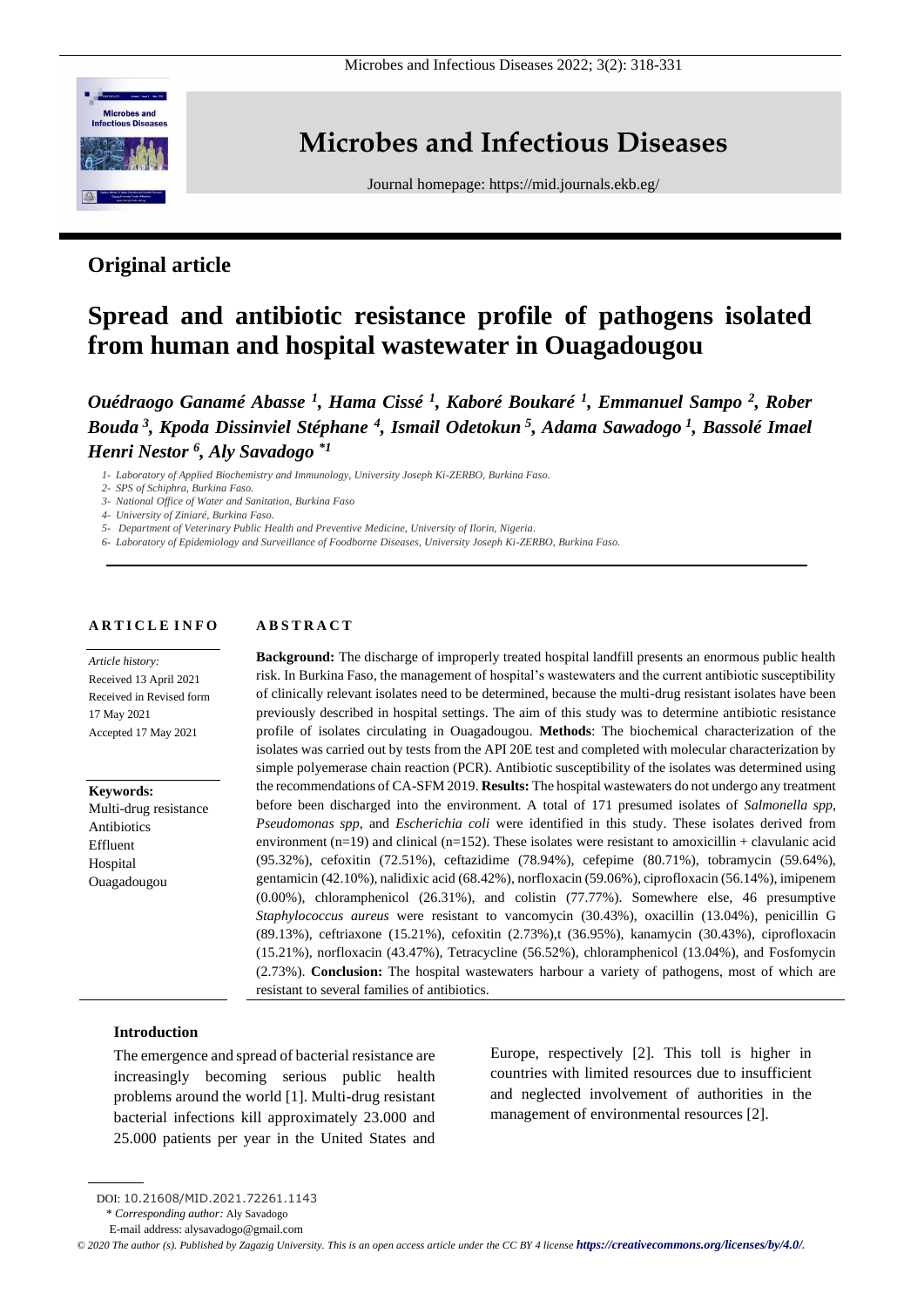The environment in developing countries is highly vulnerable to agricultural, industrial and especially hospital waste dumps [3, 4]. Indeed, hospitals generate large quantities of liquid effluents loaded with antibiotic, antiseptic, detergent, and pathogenic bacteria residues, which are treated in the same way like urban landfills [5-7]. Thus, the bacterial flora within these effluents could be reduced to multidrug resistant bacteria due to the longtime contact with antibiotics, while some bacteria can also acquire new resistance due to the pressure of nonmetabolized antibiotic residues [8-10]. These dynamic aquatic pathogenic bacterial populations, once in surface waters, are frequently contracted by humans and animals through the food chain [11-13]. However, the management of pathogenic agents remains problem for clinicians in most African countries. Despite the alarm sounded by WHO and its partners since 2011 by dedicating the World Health Day to the fight against multi-bio-resistance, huge countries such as Burkina Faso do not have national data on bacterial resistance. Nevertheless, in Burkina Faso partial investigations have been conducted, including the prevalence of extendedspectrum beta-lactamase (ESBL)-producing *Enterobacteriaceae* (E-ESBL) in hospitalized patients which were 67.22% and 58%, respectively, according to **Dabiré et al.** [14] and **Ouédraogo** [15]. Besides, studies have been conducted on the resistance profiles of *Salmonella* isolated from salads and pathological products [11] and on the incidence due to *Salmonella enterica* (9%) in children under 5 years of age [16]. Regarding these worrying results, few measures are taken for the management of hospital liquid effluents to limit the spread of bacterial resistance. Thus, the aim of this study was to consolidate this antimicrobial resistance monitoring base and determined the resistance profile of *Salmonella spp.*, *Pseudomonas spp.*, *Staphylococcus aureus* and *Escherichia coli* from clinical and hospital effluents in the city of Ouagadougou.

#### **Materials and Methods**

#### **Isolation of environmental pathogens**

The system of wastewater was determined by process of National Office for Water and Sanitation after a preliminary survey. Fifteen samples of wastewater were collected during five campaigns visits to three sites of wastewater plants of three sites between October 2019 and February 2020. These sites were the wastewater collection of the University hospital center (UHC) of Yalgado, UHC

of Bogodogo and wastewater plant of Kossodo. *Salmonella spp.*, *Pseudomonas spp.*, *Staphylococcus aureus* and *Escherichia coli* were isolated according to ISO 6579 (2017), NF EN ISO 16266 (2018), NF EN ISO 6888-1/A2 (2018) and NF ISO 4831(2006) respectively.

#### **Isolation of clinical pathogens**

Clinical pathogens including *Salmonella spp.*, *Pseudomonas spp*., *Staphylococcus aureus* and *Escherichia coli* were collected in three hospitals (UHC of Tengadgo, UHC of Bogodogo and district of Schiphra) from August 2019 to February 2020. These isolated from human origin were purified and stocked. These isolates were distributed according to pathological products, age and gender of patients.

# **Identification of isolates**

API 20 NE kit (bioMereux®, France) and API 20E kit (bioMereux®, France) were used for identification of isolates. Only, *Staphylococcus aureus* were confirmed by using biochemical tests including Gram, catalase, DNase and coagulase test.

# **Molecular identification**

The molecular identifications were realized by rep-PCR. GTG<sub>5</sub> (5'GTG GTG GTG GTG GTG-3 ') universal primer was used according to Ouoba et *al*. (2019). The PCR was carried out with a total volume of 25 μL containing 12.5 μL of Master Mix (FIREPol®), 1.5 μL of GTG<sub>5</sub>, 6 μL of nuclease-free water and 5 μL of DNA extract. The amplification was monitored following program PCR: Initial denaturation (94° C/4 min), Denaturation (30 cycles/95° C/30 sec), Hybridization (30 cycles/45°  $C/1$  min), Elongation (30 cycles/65 $\degree$  C/16 min), final elongation (4° C) and boiling for 8 min. *Escherichia coli* ATCC 8739*, Staphylococcus aureus* ATCC 25923, *Salmonella enteritidis* ATCC 13076, *Salmonella abony* NCTC 6017 and *Pseudomonas spp.* ATCC 27853 were used as positive control for isolation and identification. *Staphylococcus epidermidis* ATCC 12228 and *Klebsiella pneumoniae* ATCC 13883 were used as positives controls for identification of *Staphylococcus aureus* and *Pseudomonas spp.* respectively.

### **Susceptibility of antibiotics**

Susceptibility of antibiotics was tested according to CA-SFM (2019). A total of 19 antibiotics were used: amoxicillin + clavulanic acid (20/10 μg), Cefoxitin (30 μg), ceftazidime (10 μg), cefepime (30μg), Tobramycin (10 μg), gentamicin (10 μg), nalidixic acid (30 μg), norfloxacin (10 μg), ciprofloxacin (5 μg), chloramphenicol (30 μg), colistin (50 μg),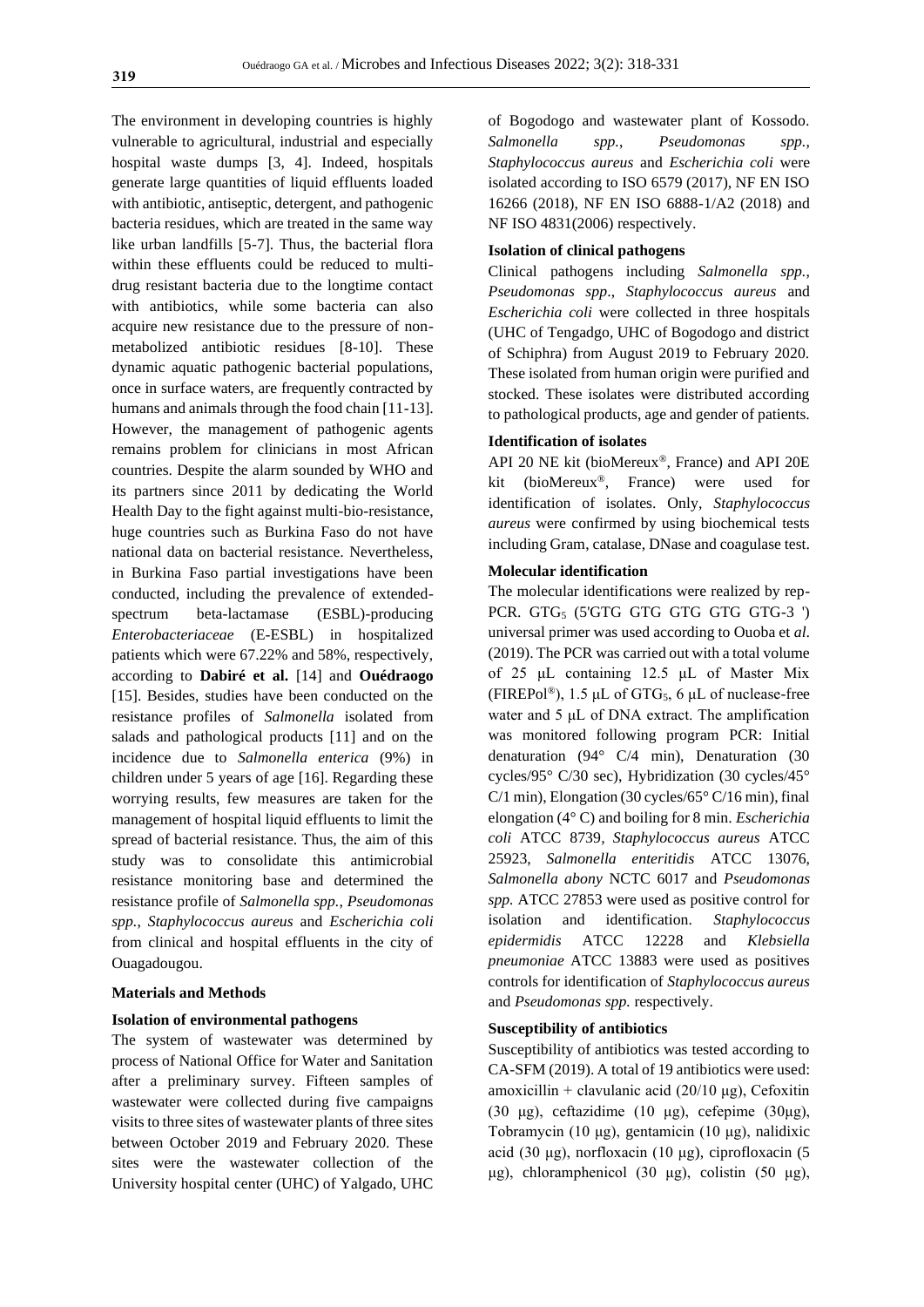imipenem (10 μg), vancomycin (30 μg), oxacillin (5 μg), penicillin G (10 μg), ceftriaxone (30 μg), kanamycin (30 μg), tetracycline (30 μg) and Fosfomycin (200 μg). *Escherichia coli* ATCC 25922 was used for the evaluation of antibiotics quality according to CA-SFM (2019).

# **Classification of isolates according to multidrugresistance of antibiotics**

The isolates were classified into three groups according to multidrug resistance: MDR (Multidrug Resistant), XDR (Extensively Drug Resistant), and PDR (Pan Drug Resistant). The isolates were tested by seven antibiotics to determine their status: MDR, XDR or PDR. According to the European Center for Disease Prevention and Control (ECDC) in 2011 [17]: MDR-type multidrug-resistant bacteria are defined as being resistant to at least three different families of antibiotics. Those multidrug-resistant XDR are characterized by their sensitivity to a single family of antibiotics recommended for their treatment. Finally, multidrug-resistant PDR bacteria are resistant to all families of antibiotics available.

#### **Statistical analysis**

The data were analyzed with SPSS v.20 software. Antibiotic resistance rates of isolates were determined using descriptive variances.

#### **Results**

#### **Hospital effluent management**

The hospitals have open-air wastewater storage points. These effluents have very variable characteristics including: odor, suspended matter, color, etc. **Figure 1** present the draining system of hospital's wastewater of one center hospital in Ouagadougou.

#### **Wastewater's isolates**

A total of 24 isolates from wastewater were isolates from hospital's wastewaters and distributed as follows: 4 *Salmonella spp*, 6 *E. coli*, 9 *Pseudomonas spp* and 5 *Staphylococcus aureus*. Thus, depending on the collection site, these isolates originated from three hospital centers. These isolates are distributed as follows: Yalgado (2 *Salmonella spp*, 3 *E. coli*, 3 *Pseudomonas spp* and 2 *Staphylococcus aureus*), Bogodogo (2 *Salmonella spp*, 1 *E. coli*, 4 *Pseudomonas spp* and 2 *Staphylococcus aureus*) and Kossodo (2 *E. coli*, 2 *Pseudomonas spp* and 1 *Staphylococcus aureus*).

# **Prevalence of bacterial isolates from different pathological specimens**

A total of 193 isolates from clinical origin were isolated and identified. The distribution was according to the origin of the products; Urines (120 *E. coli*, 7 *Pseudomonas spp*, and 13 *Staphylococcus aureus*), Stools (3 *Salmonella spp*, 3 *E. coli*), Pus (7 *E. coli*, 5 *Pseudomonas spp*, and 22 *Staphylococcus aureus*), CVS (4 *E. coli*, 2 *Pseudomonas spp*, and 6 *Staphylococcus aureus*) and blood culture (1 *E. coli*).

# **Type of infection by age**

The 193 clinics isolates in this study were distributed according to the age intervals of the patients. Thus, the patients aged 61 years and older and most were predominating (75/193) mainly for urines infections (73/140). The low rate (9/193) of isolates was observed to patients old to less 15 years.

# **Distribution of urinary tract infections by gender**

The urinary tract is highly vulnerable (140/193) to bacterial infections. However, these infections are disproportionately higher in the male sex (71%) for urinary tract infections encountered in this study according to the gender.

# **Identification of isolates by rep-PCR**

A total of 224 isolates including 24 environmental isolates, 193 clinical isolates and 7 reference isolates were subjected to PCR analysis with the GTG<sub>5</sub>. The two gels pictures of **figure (2)** show the characteristics bands.

# **Susceptibility of isolates to antibiotics**

Isolates resistance to antibiotics varied according to the family and type of antibiotic molecules. This resistance to antibiotics differed according to the origin of the isolates studied. Thus, of the 193 clinical isolates, 185 showed resistance to at least one antibiotic molecule, i. e a rate of 95.85%, unlike the 24 environmental isolates which showed a resistance rate of 87.50% resistance. However, this resistance to antibiotics varied from isolates to isolates in the different species studied. Thus, for *E. coli* resistance rates varied from 00% (to imipenem) to 97.77% (to amoxicillin + clavulanic acid) for clinical isolates and to 83.33% for environmental isolates. Resistance rates for *Pseudomonas spp* ranged from 00% (to imipenem) to 92.85% (to amoxicillin + clavulanic acid) for clinical isolates and 88.88% for environmental isolates. Isolates of *Salmonella spp*. showed resistance rates ranging from 00% (to imipenem and nalidixic acid) to 100% (to amoxicillin + clavulanic acid and colistin) for clinical isolates and from 00% (to imipenem) to 100% (Amoxic ciprofloxacin) for environmental isolates. *Staphylococcus aureus* showed resistance rates varying from 02.43% (to cefoxitin and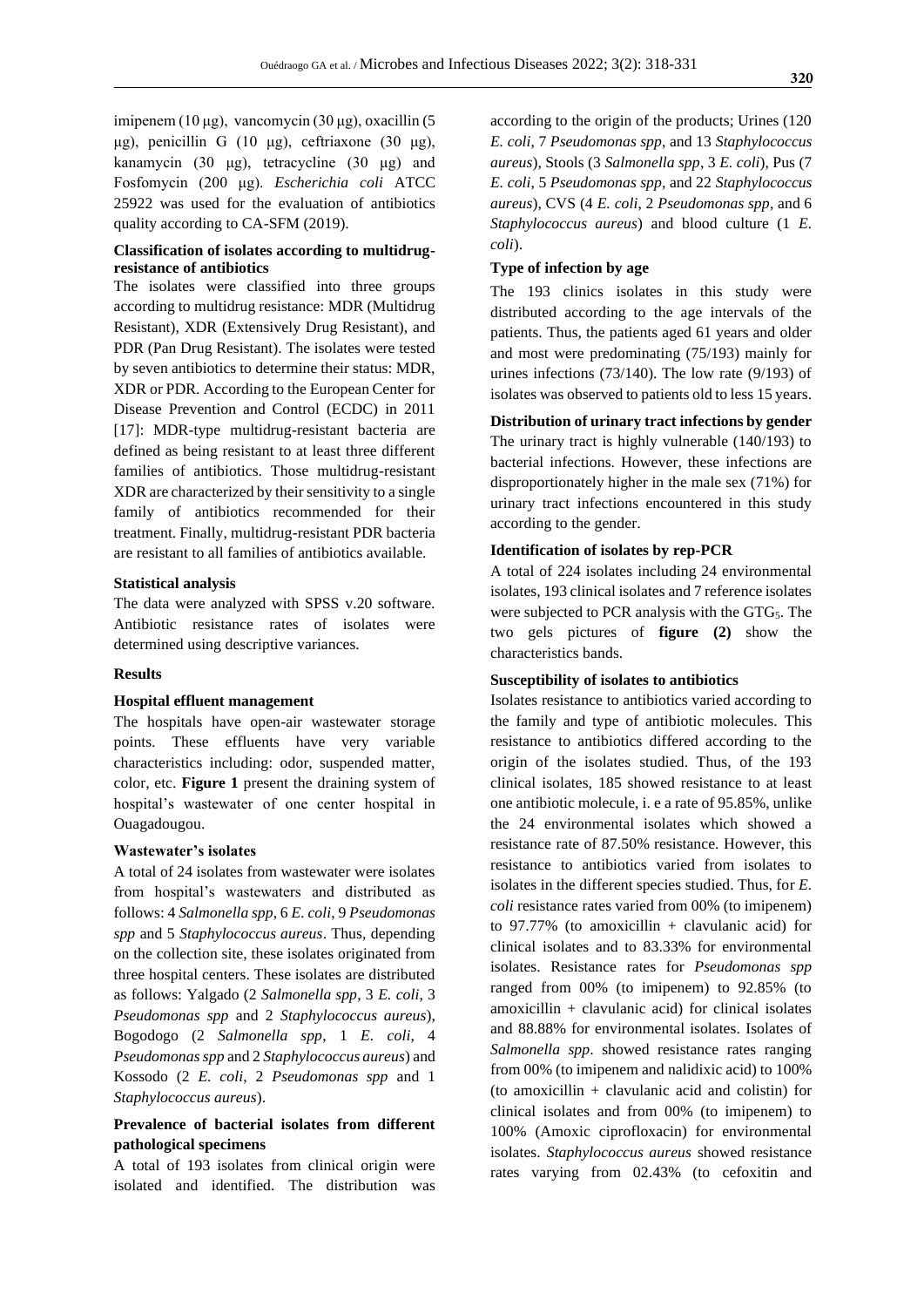fosfomycin) to 90.24% (to penicillin G) for clinical isolates and from 00% (to nine antibiotic molecules used) at 80% (penicillin G) for environmental isolates. **Figure 3** shows the resistance of different isolates to antibiotic molecules. **Tables 1, 2** show the comparison of antibiotic activities among environmental and clinical isolates. The statistical analysis showed that there were no significant differences between the activities of cefoxitin, ceftazidime, imipenem, tobramycin, gentamicin, nalidixic acid, ciprofloxacin, Norfloxacin and colistin on environmental and clinical isolates. However, there were significant differences between the activities of Amoxicillin + clavulanic acid, cefepime and chloramphenicol on both types of isolates (environmental and clinical isolates).

# **Bacterial multi-resistance**

According to the types of resistance observed, the isolates were classified into three categories: MDR, XDR and PDR. Indeed, a rate of 30.87% of multiresistant (MDR) was observed. Though, **Table 3** shows the rate of multi-resistant (MDR) isolates observed this study. Of all the isolates studied, a rate of 1.38% (3/217 *E. coli* isolated from urine) of PDR isolate was observed. These isolates were resistant to all of the antibiotic families used in this study except imipenem. A level of 2.76% (5 *E. coli* isolated and 1 *S. aureus* isolated from urine) of XDR isolate was observed.

**Table 1.** Analysis of variances (ANOVA) based on comparisons of antibiotic activities among environmental and clinical isolates of *Escherichia coli, Pseudomonas spp., Salmonella spp.*

|                |              | Sum of  | ddl              | Average of | $\mathbf{F}$ | Signification |
|----------------|--------------|---------|------------------|------------|--------------|---------------|
|                |              | squares |                  | squares    |              |               |
|                | Inter-groups | 0.292   | $\mathbf{1}$     | 0.292      | 5.868        | 0.016         |
| Amoxiclav      | Intra-groups | 8.421   | 169              | 0.050      |              |               |
|                | Total        | 8.713   | 170              |            |              |               |
|                | Inter-groups | 0.264   | $\mathbf{1}$     | 0.264      | 0.500        | 0.481         |
| Cefoxitin      | Intra-groups | 89.257  | 169              | 0.528      |              |               |
|                | Total        | 89.520  | 170              |            |              |               |
|                | Inter-groups | 0.702   | $\mathbf{1}$     | 0.702      | 2.934        | 0.089         |
| Ceftazidime    | Intra-groups | 40.467  | 169              | 0.239      |              |               |
|                | Total        | 41.170  | $\overline{170}$ |            |              |               |
|                | Inter-groups | 1.229   | $\mathbf{1}$     | 1.229      | 4.783        | 0.030         |
| Cefepime       | Intra-groups | 43.414  | $\overline{169}$ | 0.257      |              |               |
|                | Total        | 44.643  | 170              |            |              |               |
|                | Inter-groups | 0.124   | $\mathbf{1}$     | 0.124      | 0.572        | 0.451         |
| Imipenem       | Intra-groups | 36.520  | 169              | 0.216      |              |               |
|                | Total        | 36.643  | 170              |            |              |               |
|                | Inter-groups | 0.573   | $\mathbf{1}$     | 0.573      | 0.976        | 0.325         |
| Tobramycin     | Intra-groups | 99.263  | 169              | 0.587      |              |               |
|                | Total        | 99.836  | 170              |            |              |               |
|                | Inter-groups | 0.211   | $\mathbf{1}$     | 0.211      | 0.321        | 0.572         |
| Gentamicin     | Intra-groups | 111.204 | 169              | 0.658      |              |               |
|                | Total        | 111.415 | 170              |            |              |               |
| Nalidixic Acid | Inter-groups | 0.059   | $\mathbf{1}$     | 0.059      | 0.087        | 0.768         |
|                | Intra-groups | 114.572 | 169              | 0.678      |              |               |
|                | Total        | 114.632 | 170              |            |              |               |
| Ciprofloxacin  | Inter-groups | 0.018   | $\mathbf{1}$     | 0.018      | 0.024        | 0.877         |
|                | Intra-groups | 128.941 | 169              | 0.763      |              |               |
|                | Total        | 128.959 | 170              |            |              |               |
| Norfloxacin    | Inter-groups | 0.164   | $\mathbf{1}$     | 0.164      | 0.252        | 0.616         |
|                | Intra-groups | 110.362 | 169              | 0.653      |              |               |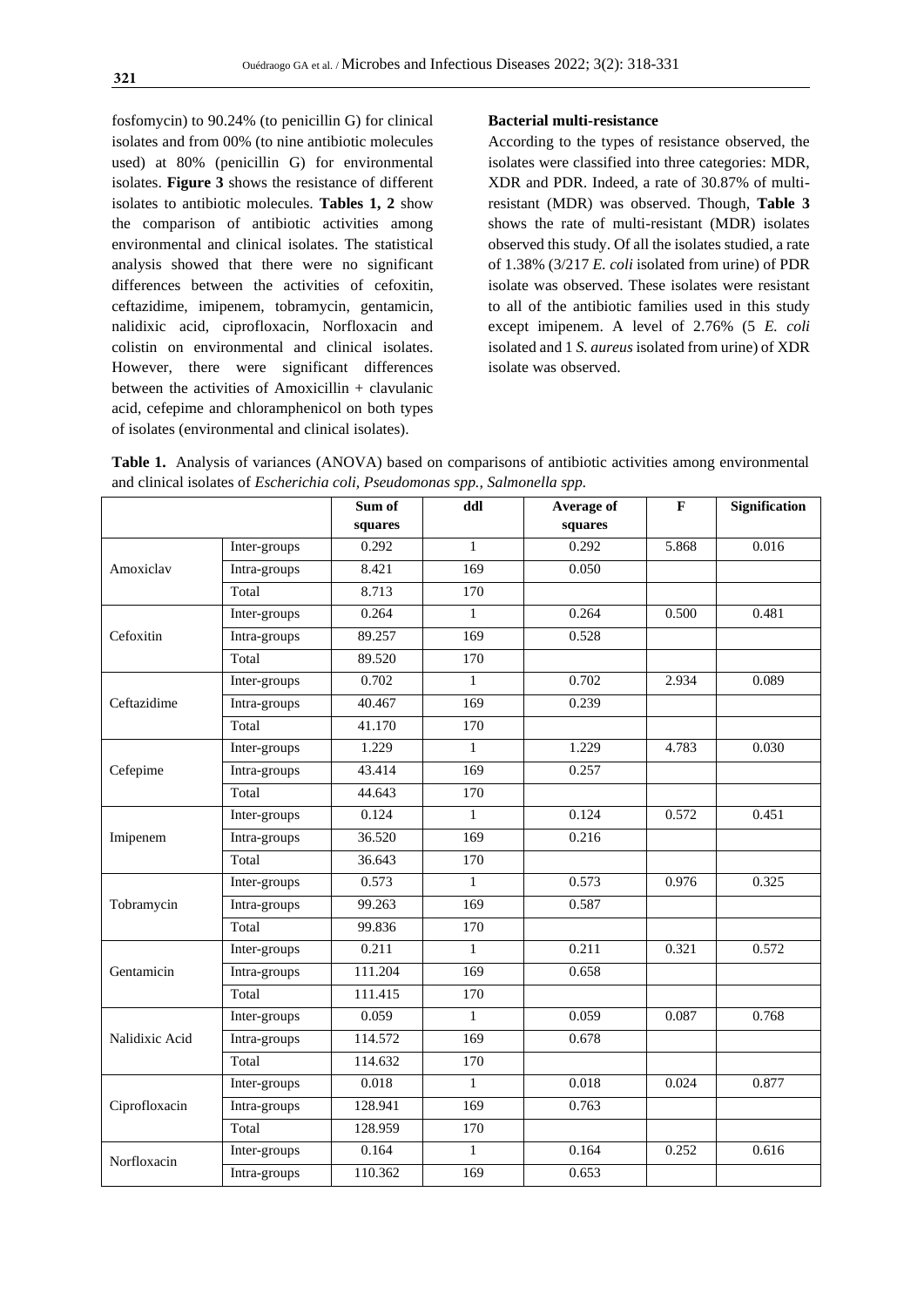|                 | Total        | 110.526 | 170 |       |       |       |
|-----------------|--------------|---------|-----|-------|-------|-------|
| Chloramphenicol | Inter-groups | 5.158   |     | 5.158 | 6.953 | 0.009 |
|                 | Intra-groups | 125.368 | 169 | 0.742 |       |       |
|                 | Total        | 130.526 | 170 |       |       |       |
| Colistin        | Inter-groups | 0.105   |     | 0.105 | 0.449 | 0.504 |
|                 | Intra-groups | 39.579  | 169 | 0.234 |       |       |
|                 | Total        | 39.684  | 170 |       |       |       |

**Legend**: ddl: degree of freedom

**Table 2**: Analysis of variances (ANOVA) based on comparisons of antibiotic activities among environmental and clinical isolates of *Staphylococcus aureus.*

|                |              | Sum of squares | ddl            | Average of<br>squares | $\mathbf F$ | <b>Signification</b> |
|----------------|--------------|----------------|----------------|-----------------------|-------------|----------------------|
|                | Inter-groups | 1.530          | 3              | 0.510                 | 0.920       | 0.439                |
| Vancomycin     | Intra-groups | 23.275         | 42             | 0.554                 |             |                      |
|                | Total        | 24.804         | 45             |                       |             |                      |
|                | Inter-groups | 0.528          | $\overline{3}$ | 0.176                 | 0.363       | 0.780                |
| Oxacillin      | Intra-groups | 20.342         | 42             | 0.484                 |             |                      |
|                | Total        | 20.870         | 45             |                       |             |                      |
|                | Inter-groups | 0.561          | $\overline{3}$ | 0.187                 | 0.652       | 0.586                |
| Pencillin G    | Intra-groups | 12.047         | 42             | 0.287                 |             |                      |
|                | Total        | 12.609         | 45             |                       |             |                      |
|                | Inter-groups | 0.550          | $\mathfrak{Z}$ | 0.183                 | 0.309       | 0.819                |
| Ceftriaxone    | Intra-groups | 24.928         | 42             | 0.594                 |             |                      |
|                | Total        | 25.478         | 45             |                       |             |                      |
|                | Inter-groups | 0.913          | 3              | 0.304                 | 1.661       | 0.190                |
| Cefoxitin      | Intra-groups | 7.696          | 42             | 0.183                 |             |                      |
|                | Total        | 8.609          | 45             |                       |             |                      |
| Tobramycin     | Inter-groups | 2.190          | $\mathfrak{Z}$ | 0.730                 | 0.964       | 0.419                |
|                | Intra-groups | 31.810         | 42             | 0.757                 |             |                      |
|                | Total        | 34.000         | 45             |                       |             |                      |
|                | Inter-groups | 1.371          | 3              | 0.457                 | 0.602       | 0.617                |
| Kanamycin      | Intra-groups | 31.847         | 42             | 0.758                 |             |                      |
|                | Total        | 33.217         | 45             |                       |             |                      |
|                | Inter-groups | 3.301          | $\overline{3}$ | 1.100                 | 2.100       | 0.115                |
| Ciprofloxacine | Intra-groups | 22.003         | 42             | 0.524                 |             |                      |
|                | Total        | 25.304         | 45             |                       |             |                      |
| Norfloxacin    | Inter-groups | 1.431          | $\mathfrak{Z}$ | 0.477                 | 0.759       | 0.523                |
|                | Intra-groups | 26.395         | 42             | 0.628                 |             |                      |
|                | Total        | 27.826         | 45             |                       |             |                      |
|                | Inter-groups | 6.734          | $\mathfrak{Z}$ | 2.245                 | 4.289       | 0.010                |
| Tetracycline   | Intra-groups | 21.983         | 42             | 0.523                 |             |                      |
|                | Total        | 28.717         | 45             |                       |             |                      |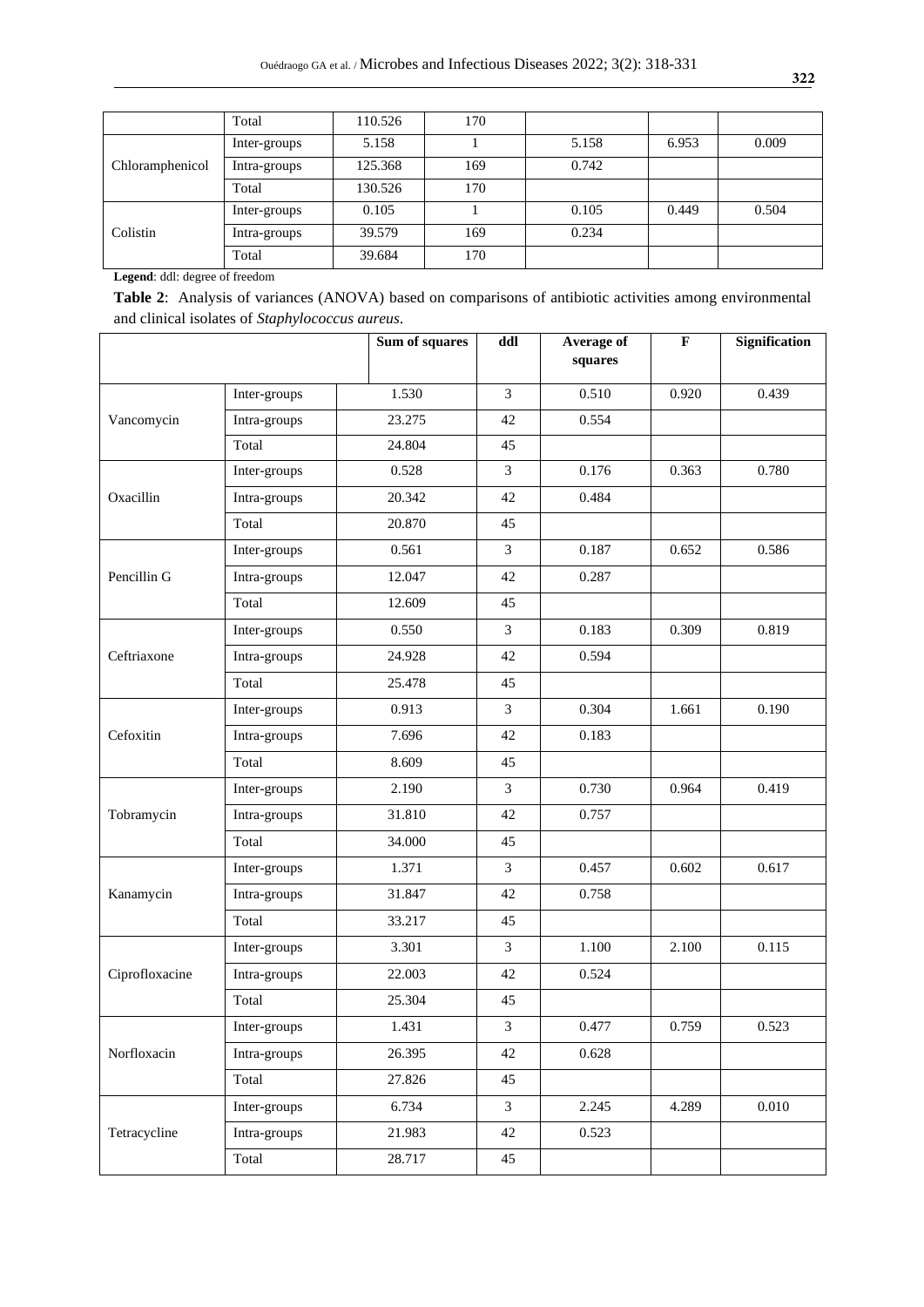| Chloranphenicol | Inter-groups | 0.902  |    | 0.301 | 0.606 | 0.615 |
|-----------------|--------------|--------|----|-------|-------|-------|
|                 | Intra-groups | 20.837 | 42 | 0.496 |       |       |
|                 | Total        | 21.739 | 45 |       |       |       |
| Fosfomycin      | Inter-groups | 0.221  | 3  | 0.074 | 0.837 | 0.481 |
|                 | Intra-groups | 3.692  | 42 | 0.088 |       |       |
|                 | Total        | 3.913  | 45 |       |       |       |

**Legend**: ddl: degree of freedom

 **Table 3:** Distribution of multidrug-resistant isolates (MDR-type multidrug-resistant)

|                | Escherichia coli |                 | Pseudomonas spp. |                 | Staphylococcus aureus |                 | Salmonella spp. |               |
|----------------|------------------|-----------------|------------------|-----------------|-----------------------|-----------------|-----------------|---------------|
| Families<br>of | Env              | <b>Clinic</b>   | Env              | <b>Clinic</b>   | Env                   | <b>Clinic</b>   | Env             | <b>Clinic</b> |
| antibiotics    | $(n=06)$         | $(n=135)$       | $(n=09)$         | $(n=14)$        | $(n=05)$              | $(n=41)$        | $(n=04)$        | $(n=03)$      |
| Ceph-Fluo-Peni | $00\,$           | 50              | 03               | $00\,$          | $00\,$                | 01              | 02              | $00\,$        |
| Ceph-Fluo-Amin | 00               | $\overline{33}$ | 01               | 00              | 00                    | $00\,$          | 00              | 00            |
| Ceph-Fluo-Autr | $00\,$           | 08              | 02               | $00\,$          | 00                    | $00\,$          | 00              | $00\,$        |
| Ceph-Fluo-Tétr | $00\,$           | 00              | 00               | $00\,$          | 00                    | 01              | 00              | $00\,$        |
| Fluo-Peni-Amin | $00\,$           | 35              | 01               | $00\,$          | 0 <sub>0</sub>        | 01              | 01              | 00            |
| Fluo-Peni-Autr | 00               | 11              | 03               | 00              | 00                    | 01              | 00              | $00\,$        |
| Fluo-Peni-Tétr | $\overline{00}$  | $00\,$          | 00               | $\overline{00}$ | 00                    | $\overline{01}$ | 00              | 00            |
| Peni-Amin-Autr | $00\,$           | 11              | 01               | 01              | $00\,$                | 01              | $00\,$          | $00\,$        |
| Peni-Amin-Tétr | 00               | 00              | 00               | 00              | 00                    | 01              | 00              | 00            |
| Fluo-Amin-Autr | $00\,$           | 08              | 01               | 00              | 00                    | 01              | $00\,$          | $00\,$        |
| Fluo-Amin-Tétr | $00\,$           | $00\,$          | $00\,$           | $00\,$          | $00\,$                | 01              | $00\,$          | $00\,$        |
| Ceph-Peni-Amin | 01               | 43              | 02               | 02              | 00                    | $00\,$          | $00\,$          | 01            |
| Ceph-Peni-Autr | 00               | $\overline{17}$ | 03               | $\overline{01}$ | 00                    | $00\,$          | 00              | $00\,$        |
| Ceph-Amin-Autr | 00               | 10              | 01               | 01              | 00                    | $00\,$          | $00\,$          | $00\,$        |
| Ceph-Peni-Tétr | $00\,$           | $00\,$          | $00\,$           | $00\,$          | 00                    | 01              | $00\,$          | $00\,$        |

Legend : Env: Environmental; Ceph: Cephalosporin; Peni: Penicillin; Tetr: Tetracycline; Amin: Aminoside; Fluo: Fluoroquinolone; Autr: Other

**Figure 1** Risk of dissemination of multi-resistant pathogenic bacteria and the vulnerability of public health to hospital effluents in Ouagadougou.



A: Drainage channel for wastewater from a university hospital center of Ouagadougou in a municipal gutter. B: Wastewater from the same channel (A) rushing towards a body of water. C: A wastewater source where the population practices fishing and gardening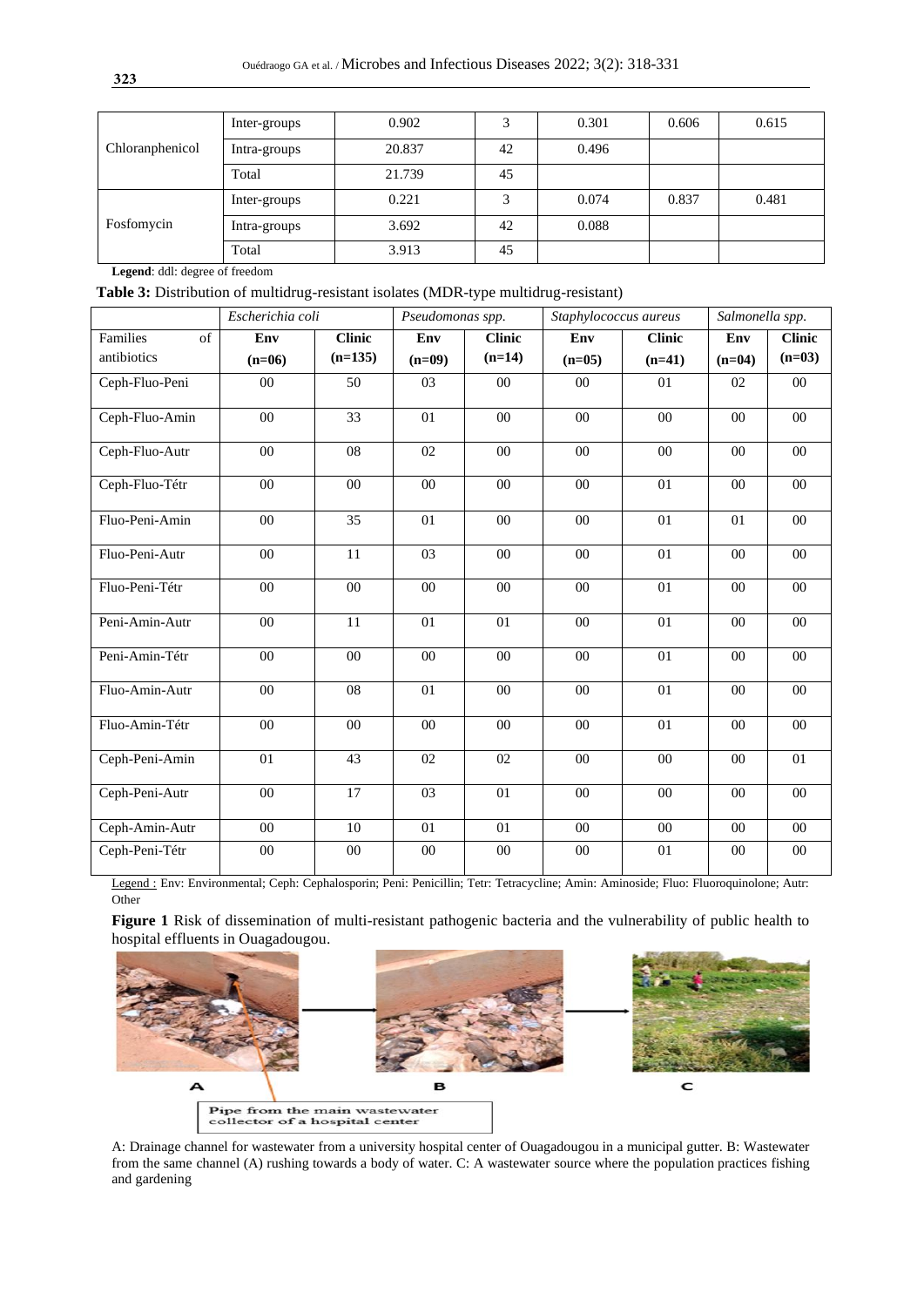

**Figure 2 (A and B).** Migration of replicons

**A**: Migration of *Pseudomonas* replicons: M (molecular weight marker), R (*Pseudomonas aeruginosa* strain ATCC 27853); 9 (*Klebsiella pneumoniae* ATCC 13883); 2, 3, 4, 8,10 and 11 (clinical *Pseudomonas spp*); 5, 6 and 7 (environmental *Pseudomonas spp*) and w (water PCR)

*Pseudomonas* strains have been identified with the characteristic bands of the *Pseudomonas aeruginosa* strain ATCC 27853. These bands have the following molecular weights: 180 bp.



**B**: Migration of *E. coli* replicons: MP (molecular weight marker), 3 (*E. coli* reference isolates ATCC 8739), 1; 5; 6 and 7 (clinical *E. coli*), 11; 12 and 13 (environmental *E. coli*), 2 and 9 (not tested), 4 and 8 (PCR water).

The identity of the *E. coli* isolate was completed by referring to the different characteristic bands of the *E. coli* isolate ATCC 8739. These bands have the following molecular weights: 400 bp, 500 bp, 700 bp, 900 bp and 1250 bp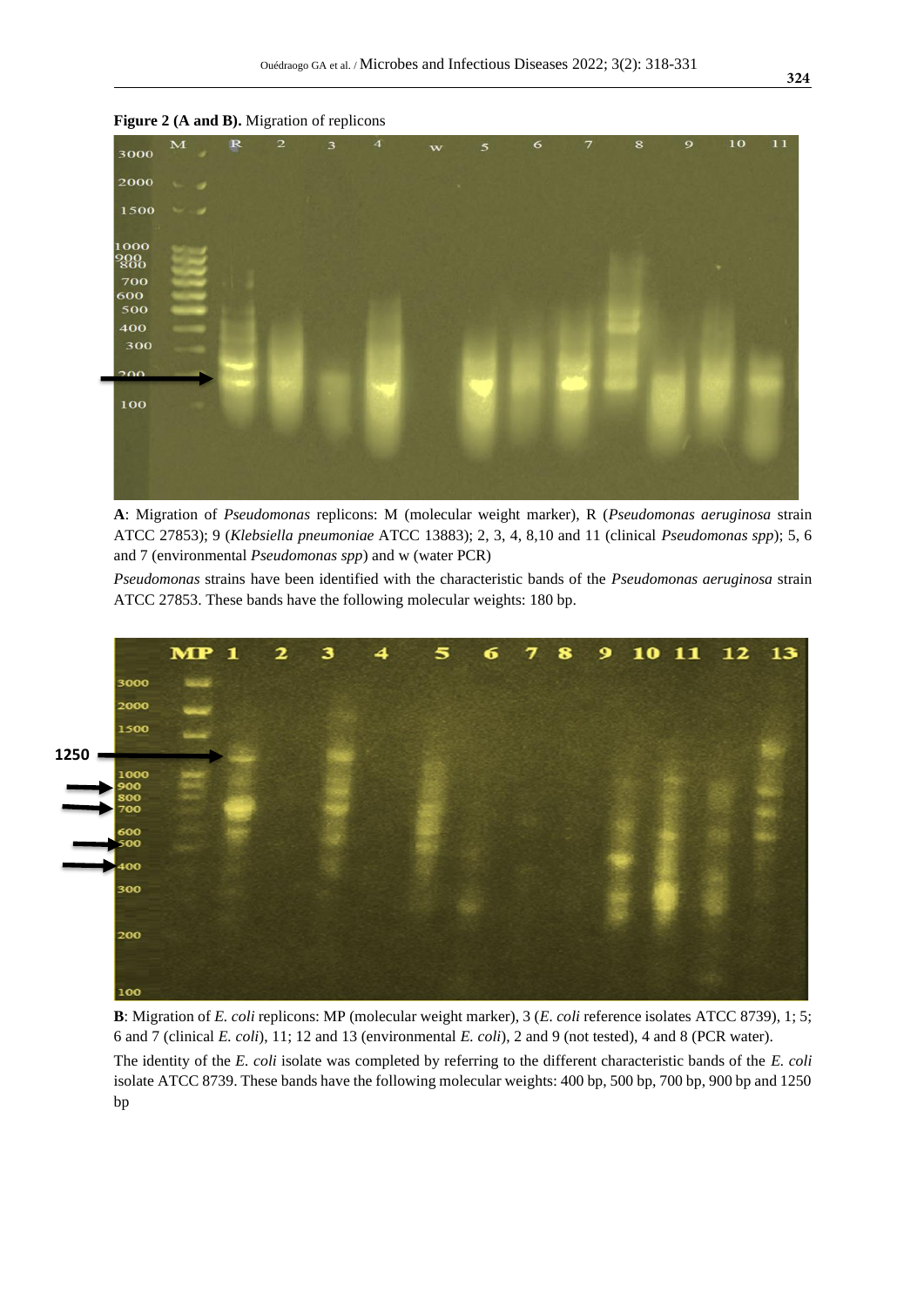# **Figure 3 (A; B; C and D). Resistance profile of isolates clinicals and environments.**

 **A**: Resistance profile of *E. coli*



Rate of resistance to antibiotics

clinicals E. coli(n=135) Environments E. coli (n=06) antibiotics tested

**B**: Resistance profile of *Pseudomonas spp.*





 **C**: Resistance profile of *Salmonella spp*.



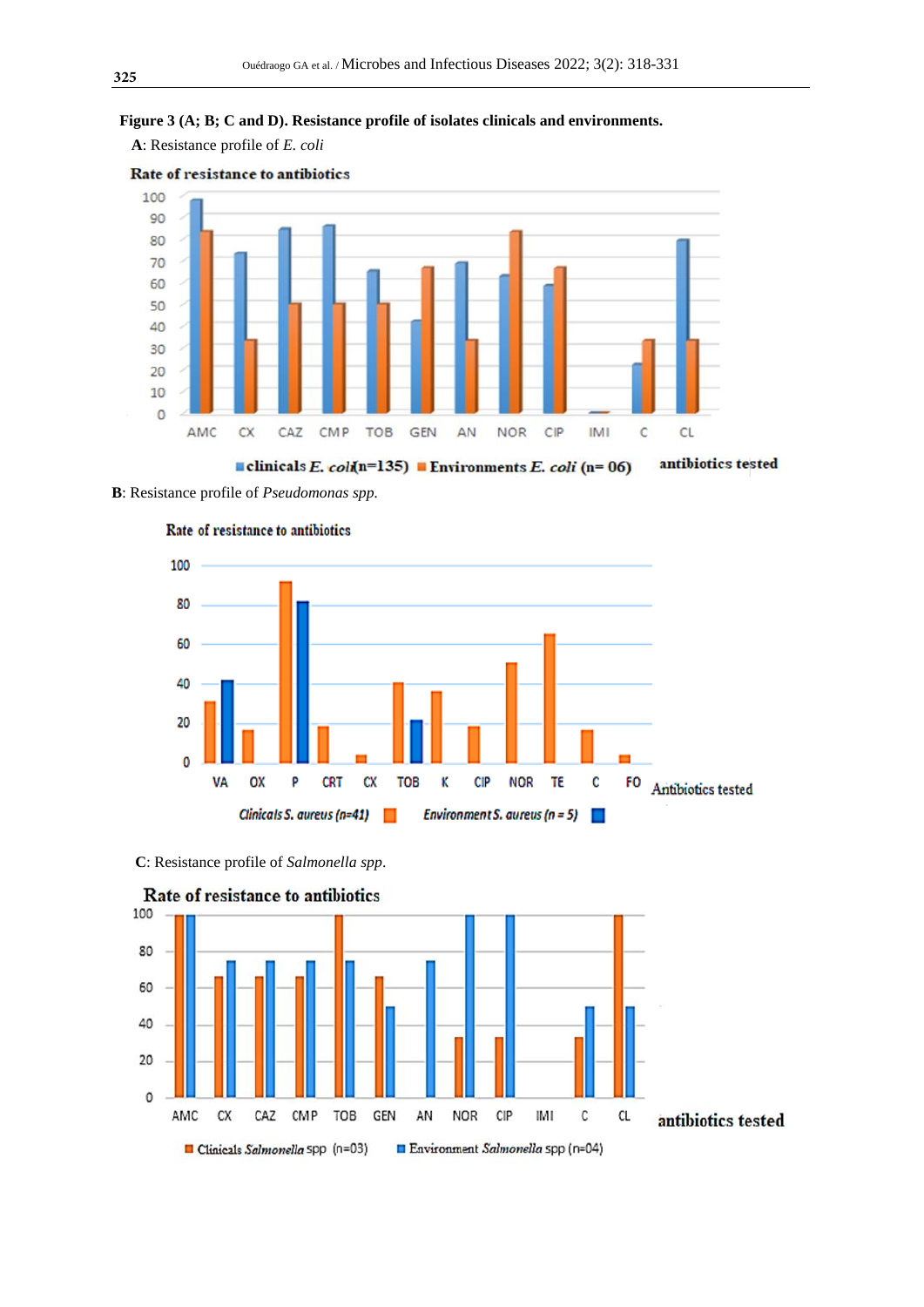



#### **Discussion**

Ouagadougou has the reference hospitals in Burkina Faso. These hospitals generate a variety of liquid effluents containing pathogens, antibiotic residues and other toxic substances. These effluents are released into nature without adequate treatment. [18] and [19] reported that liquid effluents are responsible for infections (100%), health toxicity (88%), ecotoxicity and carcinogenicity (82%). The characteristics of hospital liquid effluents observed in these studies are similar to those reported by other authors [19-22]. Previous studies on the microbiological quality of liquid effluents from the peripheral areas of the city of Ouagadougou had reported risks of infection in this exposed population [12,23]. Somewhere else, isolates of *E. coli* followed by *S. aureus* were more predominant than other bacterial species in the clinical samples. Previous studies have shown that these isolates ranked first as incriminated in different infections [4, 16, 24, 25]. This predominance can be explained by the fact that the isolates of *E. coli* and *S. aureus* are of commensal origin, which is an asset for the adhesion and colonization of the different organs of the organism [26]. This mechanism is more developed among *E. coli* with the expression of the K1 capsular antigen [27]. Their pathogenicity is caused by competition (with pathogens or other commensals) and poor food, body or medical hygiene. In contrast to these two groups, *Pseudomonas* and *Salmonella* had showed low rates of infection. Infections with the latter two isolates are occasional in the human body. However, most

*Pseudomonas spp*. infections are nosocomial and result from poor hygiene practices during therapy [28-30]. Infections caused by *Salmonella spp*. are frequently associated with poor food hygiene, especially with the consumption of meat from pigs or beef that are healthy carriers [11,31]. The incidence of urinary tract infections had been predominant in this study with a rate of 72.53%. These infections were more represented in subjects that are of 61 years of age and older with a sex ratio of 2.41. Previous studies reported that urinary tract infections affect more elderly male patients in Africa [32]. For example, in Antananarivo, urinary tract infections affect more elderly patients with a mean age of 49.05 years with extremes of 16 and 89 years [33]. In addition, in Lomé cases of urinary tract infections occur predominantly in males (58.82%) with a sex ratio of 1.43 and the average age of patients was  $55.87 \pm 12.48$  years with extremes of 22 and 93 years [32]. Renal failure and diabetes have a high prevalence in the elderly, one of the most important common consequences of which is urinary tract infection [34-36]. Bacterial infections are however, a widespread problem in health systems worldwide, particularly in African countries. This situation appears to be worsened by the incidence of circulating multidrug-resistant bacteria [13].

Clinical isolates have shown resistance to all antibiotics used except imipenem. This same observation has been reported in isolates originating from hospital liquid effluents. **Dabiré et al.**, **Bonkoungou et al.**, **Traoré et al.**, **Ouédraogo et al.** and **Somda et al.** had reported the presence of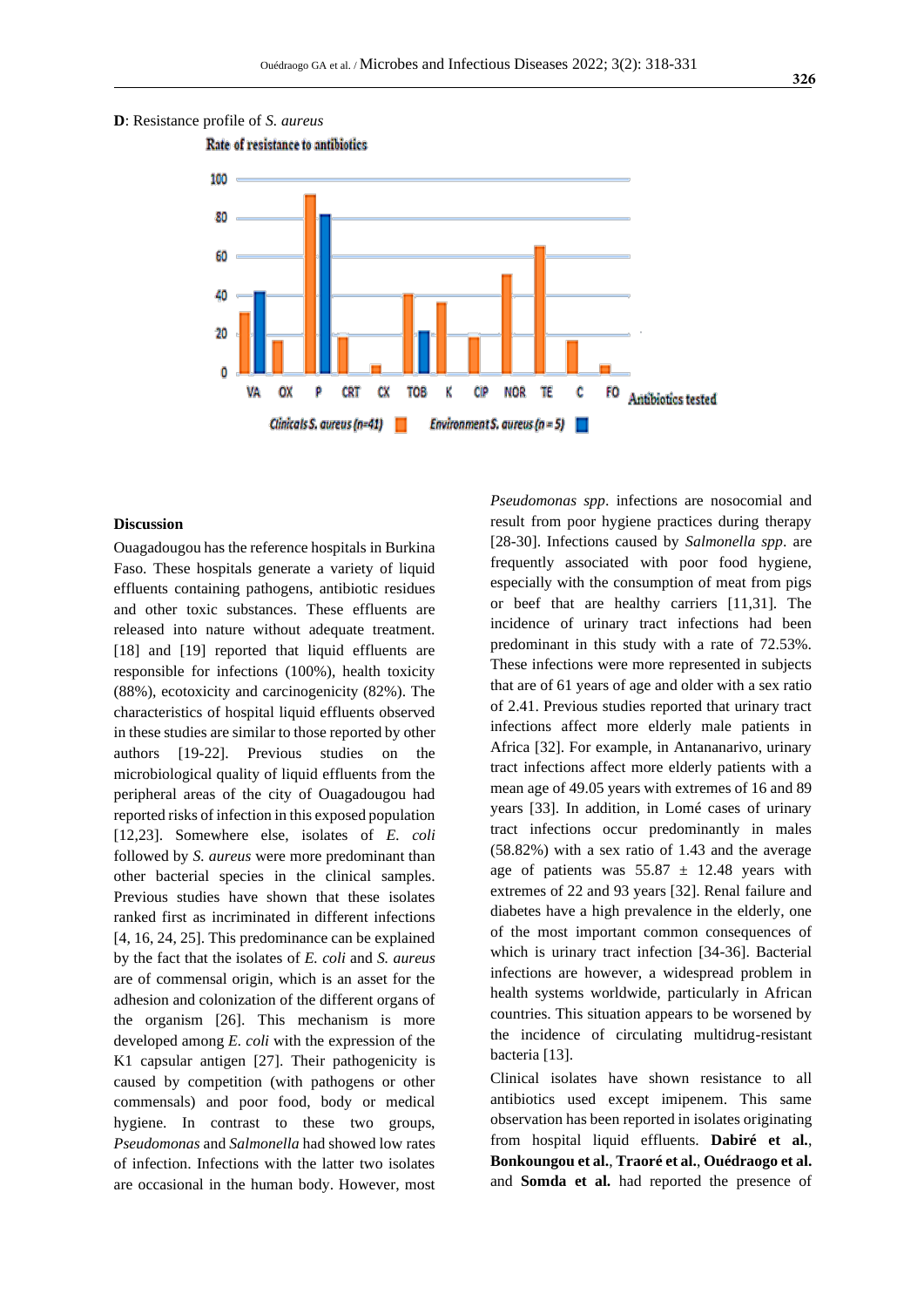circulating multidrug-resistant isolated in both hospitalized, non-hospitalized patients, food and urban wastewater in Burkina Faso. These resistances (MDR, PDR and XDR) in isolates circulating in the cities of Burkina Faso could be due by the expression of resistance genes of the *bla* and *mecA* types carried by mobile and transferable genetic elements between cells of the same or different species described previously by several authors [11,13,14,37,38]. The transfer of resistance genes between isolates depends on the type of ecosystem and the mode of transfer [39-43]. According to **Dubois-Brissonnet** [44], a bacterial isolate would have the ability to duplicate a gene of interest in order to transfer a copy and keep it.

Currently, the emergence of multidrug resistance is linked to the presence of genes encoding the production of carbapenemases [45-50]. In this study, the antibiotics showed less activity on isolates tested. Thus, these activity rates were 3.50%, 22.22%, 19.29% 21.05% and 27.48% from Amoxicillin + clavulanic acid, colistin, cefepime, ceftazidime and cefoxitin. Similar results on resistance to third generation cephalosporins have been provided.

Thus, in Niger, 77.5% of the isolates were resistant to cefotaxime [51]. This antibiotics resistance seems to be emerged year by year as demonstrated by some isolates, thus, the resistance of *Pseudomonas aeruginosa* to ceftazidime (CAZ) increased from 9.2% in 2012 to 53.5% in 2018 [51]. This problem of emergence of bacterial resistance are widespread but worse in Africa, which can be explained by several factors including poor hygiene in health centers, neglected management of hospital effluent, self-medication or poverty [13, 48].

#### **Conclusion**

This study revealed that most hospital's wastewaters do not undergo any treatment. The use of this water in market gardening represents a health risk for market gardeners and consumers. The presence of pathogenic bacteria multiresistant to antibiotics in these waters increases the health risk associated with their uses. Three types of bacterial resistance were reported in this study. In view of the above, the health authorities should draw the attention of health facilities to compliance with the rules for discharging hospital liquid effluents into nature.

#### **Conflict of interest:** None.

**Funding**: None.

#### **References**

1-**OMS/FAO/OIE.** Suivi mondial des progrès des pays dans la lutte contre la résistance aux antimicrobiens (RAM). October 16, 2018. Available at: https://inra-dam-front-resourcescdn.wedia-group.com/ressources/afile/376857- 2e53e-resource-esco-elevage-eu-rapport-

chapitre-5.pdf . Accessed December 22, 2020.

- 2-**O'neill CBJ.** Review on Antimicrobial Resistance: Tackling drug-resistant infections globally: Final report and recommendations. May 2016. Available at: [https://www.researchgate.net/profile/Gavin\\_St](https://www.researchgate.net/profile/Gavin_Stewart6/publication/320082875_The_agri-food_chain_and_antimicrobial_resistance_A_review/links/59de1cf0a6fdccc2e0f4f25f/The-agri-food-chain-and-antimicrobial-resistance-A-review.pdf) [ewart6/publication/320082875\\_The\\_agri](https://www.researchgate.net/profile/Gavin_Stewart6/publication/320082875_The_agri-food_chain_and_antimicrobial_resistance_A_review/links/59de1cf0a6fdccc2e0f4f25f/The-agri-food-chain-and-antimicrobial-resistance-A-review.pdf)[food\\_chain\\_and\\_antimicrobial\\_resistance\\_A\\_r](https://www.researchgate.net/profile/Gavin_Stewart6/publication/320082875_The_agri-food_chain_and_antimicrobial_resistance_A_review/links/59de1cf0a6fdccc2e0f4f25f/The-agri-food-chain-and-antimicrobial-resistance-A-review.pdf) [eview/links/59de1cf0a6fdccc2e0f4f25f/The](https://www.researchgate.net/profile/Gavin_Stewart6/publication/320082875_The_agri-food_chain_and_antimicrobial_resistance_A_review/links/59de1cf0a6fdccc2e0f4f25f/The-agri-food-chain-and-antimicrobial-resistance-A-review.pdf)[agri-food-chain-and-antimicrobial-resistance-](https://www.researchgate.net/profile/Gavin_Stewart6/publication/320082875_The_agri-food_chain_and_antimicrobial_resistance_A_review/links/59de1cf0a6fdccc2e0f4f25f/The-agri-food-chain-and-antimicrobial-resistance-A-review.pdf)[A-review.pdf](https://www.researchgate.net/profile/Gavin_Stewart6/publication/320082875_The_agri-food_chain_and_antimicrobial_resistance_A_review/links/59de1cf0a6fdccc2e0f4f25f/The-agri-food-chain-and-antimicrobial-resistance-A-review.pdf) . Accessed May 15, 2020.
- 3-**K'oreje KOL, Vergeynst D, Ombaka P, De Wispelaere M, Okoth CH, Van Langenhove KD.** Occurrence patterns of pharmaceutical residues in wastewater, surface water and groundwater of Nairobi and Kisumu city , Kenya. Chemosphere 2016; 149: 238–244.
- 4-**Pormohammad A, Mohammad JN, Taher A.** Prevalence of antibiotic resistance in *Escherichia coli* strains simultaneously isolated from humans , animals , food , and the environment : a systematic review and metaanalysis. Infection and Drug Resistance 2019; 17(12): 1181–1197.
- 5-**Drieux L, Haenn S, Moulin L, Jarlier V.** Quantitative evaluation of extended- spectrum β -lactamase-producing *Escherichia coli* strains in the wastewater of a French teaching hospital and relation to patient strain. Antimicrobial Resistance and Infection Control 2016; (5-9):  $1-5.$
- 6-**Ekwanzala MD, Dewar JB, Kamika I, Momba MNB.** Tracking the environmental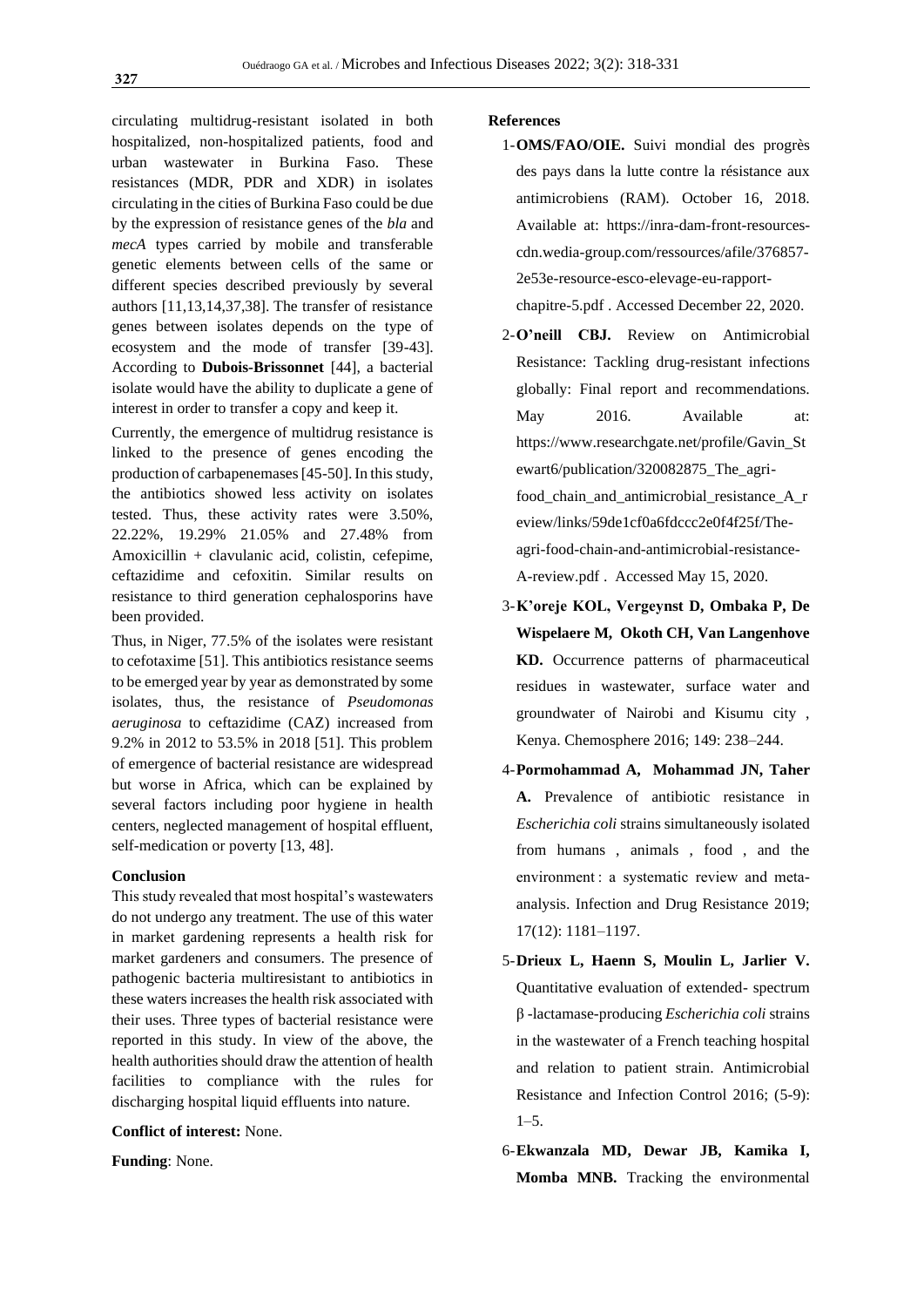dissemination of carbapenem-resistant *Klebsiella pneumoniae* using whole genome sequencing. Science of the Total Environment 2019; 691: 80–92.

- 7-**Eze CT, Onwurah INE.** Environmental health risk assessment of hospital wastewater in enugu urban, Nigeria. CEST. 7(Proceedings of the 14th International Conference on Environmental Science and Technology Rhodes, Greece, 2015. Pp 3-5.
- 8-**Guessennd N, Ouattara MB, Ouattara ND, Nevry RK, Gbonon V, Tiekoura K, et al.** Étude des bactéries multirésistantes des effluents hospitaliers d' un centre hospitalier et universitaire ( CHU ) de la ville d ' Abidjan ( Côte d ' Ivoire ). Journal of Applied Biosciences 2013; 69(1997–5902): 5456–5464.
- 9-**Faure S.** Transfert d'un gène de résistance aux beta-lactamines blaCTX-M-9 entre Salmonella et les entérobactéries de la flore intestinale humaine : influence d'un traitement antibiotique. Universite de Rennes 1. January 21, 2009; pp: 191.
- 10-**Oberlé K.** Devenir des antibiotiques et des populations d'Escherichia coli et d'Enterococcus spp. dans les hydrosytèmes de surface. Université de Rouen UFR des Sciences et Techniques. June 13, 2013; p. 276.
- 11-**Somda NS, Bonkoungou OJI, Traoré O, Bassolé IHN, Traoré Y, Barro N, et al.** Serotyping and antimicrobial drug resistance of Salmonella isolated from lettuce and human diarrhea samples in Burkina Faso. African Journal of Infectious Disease 2017; 11(2): 24– 30.
- 12-**Traoré O, Nyholm O, Siitonen A, Bonkoungou IJO, Traoré AS, Barro N.** Prevalence and diversity of Salmonella enterica in water, fish and lettuce in Ouagadougou ,

Burkina Faso. BMC Microbiology 2015; 151(15): 1–7.

- 13-Ouédraogo AS, Jean Pierre H. Emergence and spread of antibiotic resistance in West Africa : contributing factors and threat assessment. Médecine et SantéTropicales 2017; 27: 147– 154.
- 14-**Dabiré AM, Zongo KJ, ZEBA B, Moussawi J, Baucher M, EL Jaziri M.** Resistances to the oxyimino-cephalosporins by CTX-M-15 producing Klebsiella isolated from the urines samples of patients in the University Hospital Complex Paediatric Charles De Gaulle ( CHUP-CDG ) of Ouagadougou in Burkina Faso. Journal of Asian Scientific Research 2013; 3(9): 882–890.
- 15-**Ouedraogo A.** Prévalence, circulation et caractérisation des bactéries multirésistantes au Burkina Faso. Universite de Montpellier. February 24, 2016; p.191. Available at: https://tel.archives-ouvertes.fr/tel-01476152/file/2016\_OUEDRAOGO\_archivag e.pdf. Accessed May 15, 2020.
- 16-**Bonkoungou IJO, Haukka K, Österblad M, Hakanen AJ, Traoré AS, Barro N, et al.** Bacterial and viral etiology of childhood diarrhea in Ouagadougou , Burkina Faso. BMC Pediatrics 2013: 13(36): 2–7.
- 17-**Magiorakos AP, Srinivasan A, Carey RB, Carmeli Y, Falagas ME, Giske CG, et al.** Multidrug-Resistant, extensively drug-resistant and pandrug-resistant bacteria : an international expert proposal for interim standard definitions for acquired resistance. European Journal of Clinical Microbiology 2012; 18(3):268-81.
- 18-**Aissi KA, Edorh AP, Pognon E, Barogui Y, Hounkpatin A, Tchiakpe E, et al.** Gestion des effluents liquides biomedicaux et risques sanitaires associés dans la zone sanitaire d'Abomey-Calavi/So-Ava au Sud du Benin. In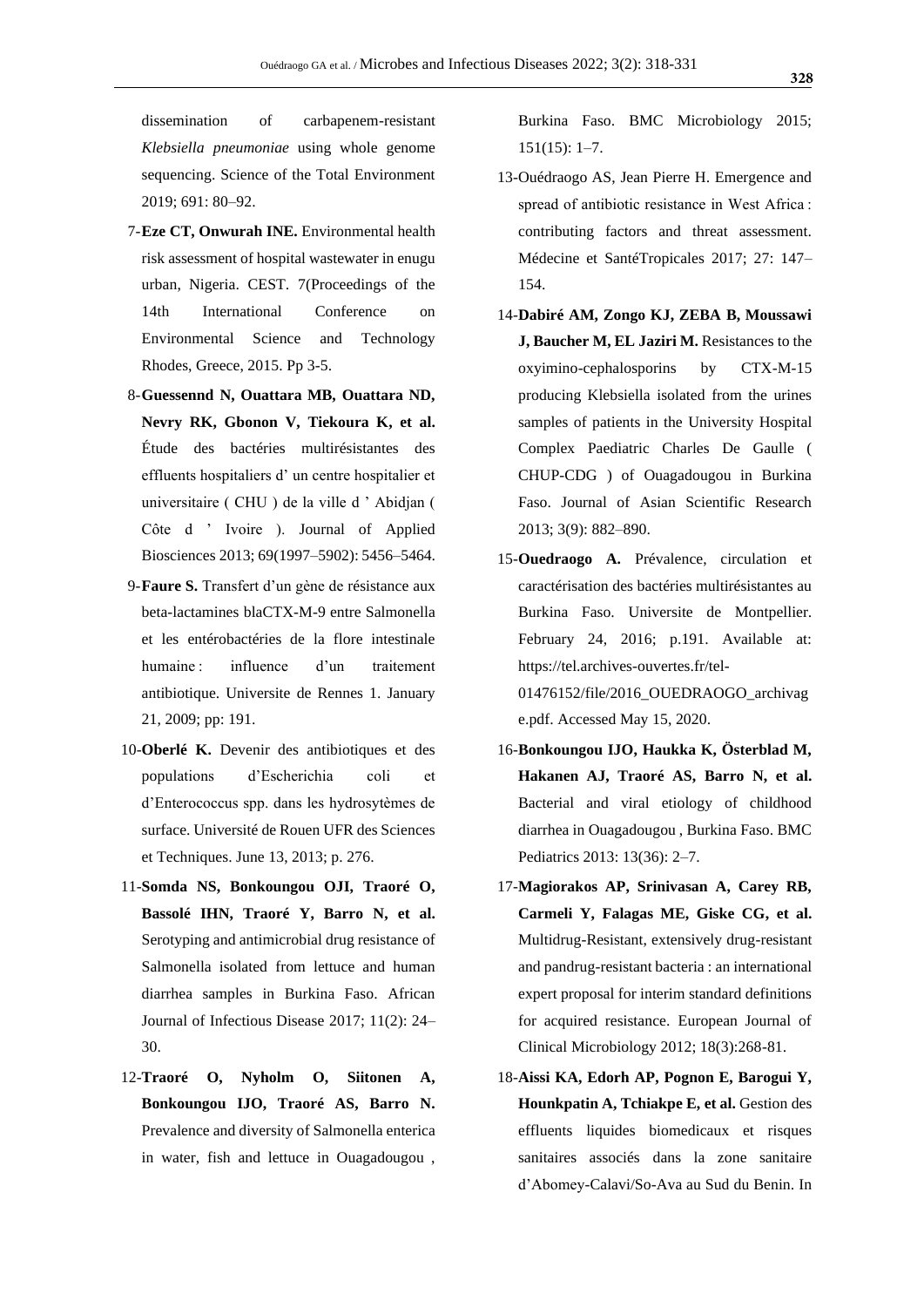Conférence Internationale: 7ème édition des Journées Scientifiques 2iE Ougadougou: du 1er au 5 avril 2013. (304-309). 572.

- 19-**Emmanuel E, Perrodin Y, Keck G, Blanchard JM, Vermande P.** Effects of hospital wastewater on aquatic ecosystem. XXVIII Congreso Interamericano de Ingeniería Sanitaria y Ambiental Cancún, México, 27 al 31 de octubre, 2002. Pp 27-31. Available at: https://scholar.google.com/scholar?hl=fr&as\_s dt=0%2C5&q=XXVIII+Congreso+Interameric ano+de+Ingenier%C3%ADa+Sanitaria+y+Am biental+Canc%C3%BAn%2C+M%C3%A9xic o%2C+27+al+31+de+octubre%2C+2002&btn G= Accessed May 15, 2020.
- 20-**Hartwig C, Muth-köhne E, Düring R.**  Screening for ecotoxicological effects of antiepileptic drugs in biologically treated waste water originating from an epilepsy ward by Danio rerio embryos. Environmental Sciences Europe 2013; 25(29): 1–12.
- 21-**Kummerer K, Henninger A.** Promoting resistance by the emission of antibiotics from hospitals and households into effluent. European Society of Clinical Microbiology and Infectious Diseases 2003; 12(9): 1203–1214.
- 22-**Susmita R, Yamini DS, Ahsan US.** Pharmaceutical waste management: a review. European Journal of Biomedical and Pharmaceutical Sciences. 2016; 3(12): 192– 206.
- 23-**Nitiema LW, Savadogo B, Zongo D, Kabore A, Poda JN, Traoré AS, et al.** Microbial quality of wastewater used in urban truck farming and health risks issues in developing countries : Case Study of Ouagadougou in Burkina Faso. Journal of Environmental Protection 2013; 4: 575–584.
- 24-**Konaté A, Dembélé R, Kagambèga A, Soulama I, Kaboré WAD, Sampo E, et al.**

Molecular characterization of diarrheagenic Escherichia coli in children less than 5 years of age with diarrhea in Ouagadougou , Burkina Faso. European Journal of Microbiology and Immunology 2017; 7(3), 220–228.

- 25-**Lin W, Huang Y, Wang J, Chen Y, Chang S.** Prevalence of and risk factor for cephalosporinresistant Escherichia coli bacteremia at a medical center in Taiwan. BMC Infectious Diseases 2019; 19(245): 1–11.
- 26-**Ehi K, Ifeanyi A.** Heliyon An African perspective on the prevalence , fate and effects of carbapenem resistance genes in hospital effluents and wastewater treatment plant ( WWTP ) final effluents : A critical review. Heliyon. 2020; 6 (February):3899.
- 27-**Durrmeyer X, Cohen R, Bingen E, Aujard Y.** Stratégies thérapeutiques des méningites néonatales à Escherichia coli. Archives de Pediatrie 2012; 19 (3), S140–S144.
- 28-**Agarwal G, Kapil A, Kabra SK, Das BK, Dwivedi SN.** Characterization of Pseudomonas aeruginosa isolated from chronically infected children with cystic fibrosis in India. BMC Microbiology 2005: 11(5–43): 1–11.
- 29-**Dali-ali A, Agag F, Beldjilali H, Tidjani R, Boukhari H, Ouhadj S, et al.** Profil épidémiologique des infections associées aux dispositifs médicaux invasifs dans un service de réanimation algérien. la revue médicale de l'hmruo 2019: 6 (June 2012): 879–886.
- 30-**Coulibaly TM, Diarra M, Dembélé Y, Bengaly S, Coulibaly L, Ouattara Z.** Les infections associees aux soins au service d'urologie du CHU Gabriel Touré. Infections associated with care at the urology department of the Gabriel Touré University Hospital. Mali Medical 2020; 5(Tome XXXV); 36–39.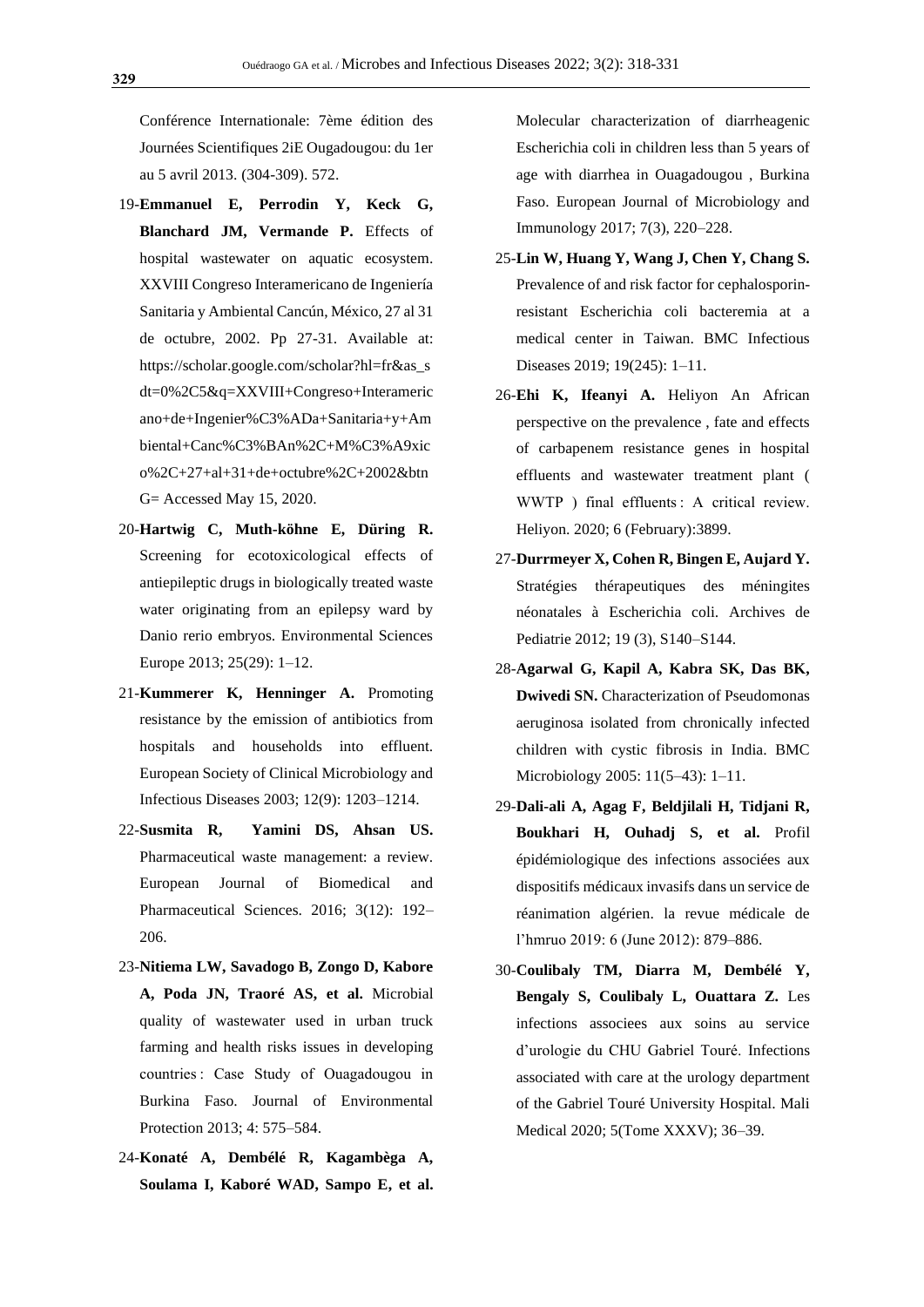- 31-**Paudyal N, Anihouvi V, Hounhouigan J, Matsheka MI, Sekwati-Monang B, Amoa-Awua W, et al.** Prevalence of foodborne pathogens in food from selected African countries – A meta-analysis. International Journal of Food Microbiology 2017; 249(9): 35–43.
- 32-**Ke M, Balaka A, Tchamdja T, Ka D, Sama Hd, Apeti S, et al.** Prévalence des complications du diabète sucré à la Clinique médico-chirurgicale du CHU Sylvanus Olympio de Lomé. Prevalence of diabetes mellitus complications at the medical and surgical Clinic of Sylvanus Olympio Teaching Hospital of Lome. Revue Africaine de Médecine Interne (RAFMI) 2019; 6(1–3): 42– 48.
- 33-**Dodo M, Ramilitiana B, Ratrimoharilala FN, Randriamarotia WFH.** Infection urinaire de l'adulte en milieu hospitalier à Antananarivo : profil de sensibilité des bactéries. Journal of African Clinical Cases and Reviews 2020; 4(2): 1859-5138.
- 34-**Zahar JR.** Prévention du risque infectieux chez les patients atteints d'insuffisance rénale chronique. Prevention of infectious diseases in patients with chronic renal failure. Néphrologie & Thérapeutique (ScienceDirect) 2019; 15S (2019): S21–S26.
- 35-**Sultan A, Bauduceau B.** Risque infectieux au cours du diabète : parlons-en ! Médecine Des Maladies Métaboliques. 2020 a;14(1): 13–20.
- 36-**Sultan A, Bauduceau B, Baron S, Brunot S, Casanova L, Chaumeil C, et al.** Référentiel de la Société francophone du diabète ( SFD ) : vaccination chez la personne diabétique. Médecine Des Maladies Métaboliques 2020 b; 12(14): 46–57.
- 37-**Zeba B, Simporé PJ, Nacoulma OG, Frère J.** Prevalence of bla SHV genes in clinical isolates

of Klebsiella pneumoniae at Saint Camille medical Center in Ouagadougou . Isolation of bla SHV11-like gene. African Journal of Biotechnology 2004; 3(9): 477-480.

- 38-**Ouoba LII, Vouidibio-mbozo AB, Obioha PI, Lingani-sawadogo H, Sutherland JP, Jespersen L, et al.** Environmental heterogeneity of Staphylococcus species from alkaline fermented foods and associated toxins and antimicrobial resistance genetic elements. International Journal of Food Microbiology 2019; 7(19): 108-356.
- 39-**Meena VD, Dotaniya ML, Saha KJ, Patra AK.** Antibiotics and antibiotic resistant bacteria in wastewater: Impact on environment, soil microbial activity and human health. African Journal of Microbiology Research 2015; 9 (14): pp. 965-978.
- 40-**Charmaine N, Hongjie C, Ngoc HT, Laurence H, Karina Y-HG.** Antibiotic resistance in municipal wastewater : A special focus on hospital effluents. Hdb Env Chem 2020; 24(24): 123-146.
- 41-**Rozman U, Darja D, Mojca C, Sonja ŠT.** Hospital wastewater effluent: hot spot for antibiotic resistant bacteria. Journal of Water, Sanitation and Hygiene for Development 2020; 8: 1–8.
- 42-**Baron S, Devendec L, Lucas P, Larvor E, Jové T, Kempf I.** Characterisation of plasmids harbouring extended-spectrum cephalosporin resistance genes in Escherichia coli from French rivers. Veterinary Microbiology 2020; 243(19): 108-619.
- 43-**Jaén-Luchoro D, Busquets A, Karlsson R, Salv F, Åhr C, Karami N.** Genomic and Proteomic Characterization of the Escherichia coli Strain CCUG 73778 : A Virulent Nosocomial Outbreak Strain. Microorganisms 2020; 8: 893.